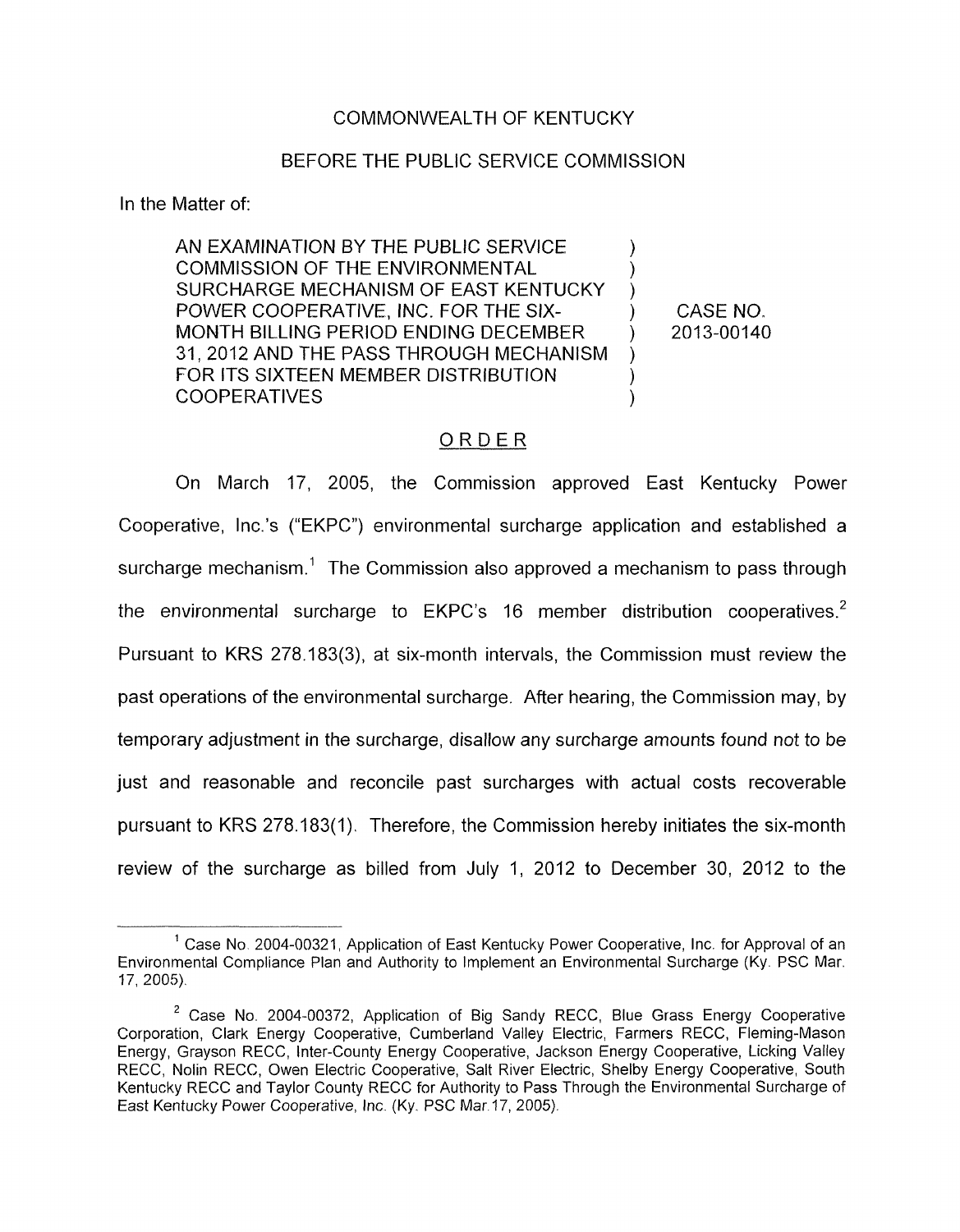member distribution cooperatives. The Commission also initiates the corresponding reviews of the pass-through mechanism as billed from August 1, 2012 to January 31, 2013 to retail member customers. $3$ 

To facilitate this review, a procedural schedule is set forth in Appendix A, attached hereto and incorporated herein. In accordance with that schedule, EKPC is to file prepared direct testimony: (a) in support of the reasonableness of the application of its environmental surcharge mechanism during the time period under review; and (b) in support of the reasonableness of the application of the pass-through mechanism during the time period under review. In addition, EKPC and the Member Cooperatives are to file their responses to the information requested in Appendix B, attached hereto and incorporated herein. Since the period under review in this proceeding may have resulted in over- or under-recoveries, the Commission will entertain proposals to adopt one adjustment factor to net all over- or under-recoveries. A person who submits a motion to intervene after July 9, 2013 and, upon a showing of good cause, is granted full intervention shall accept and abide by the existing procedural schedule.

IT IS THEREFORE ORDERED that:

1. EKPC and each of its Member Cooperatives listed in footnote 2 shall be parties to this case.

2. The procedural schedule set forth in Appendix A, attached hereto and incorporated herein, shall be followed in this proceeding.

<sup>&</sup>lt;sup>3</sup> The Settlement Agreement approved in Case Nos. 2004-00321 and 2004-00372 allows the member distribution cooperatives to pass through the environmental surcharge to their customers at approximately the same time as EKPC bills the environmental surcharge to the member distribution cooperatives, thus avoiding a billing lag for the member distribution cooperatives. Therefore, the costs incurred from June 2012 through November 2012 are billed to the member distribution cooperatives in the months of July 2012 through December 2012, with these same costs passed through to the member customers on the bills for August 2012 through January 2013.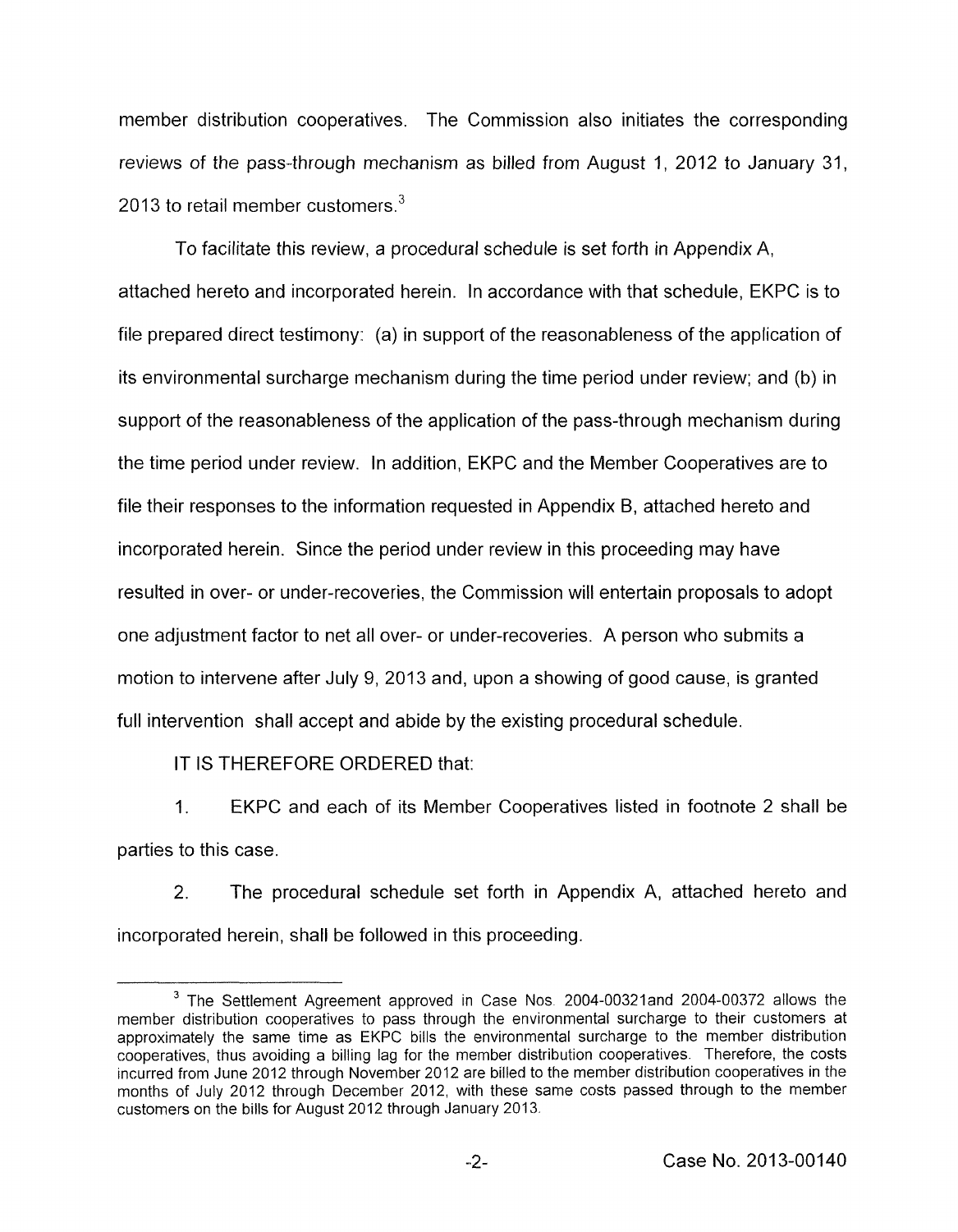**3.** EKPC shall, by the date set forth in Appendix A, file its prepared direct testimony in support of the reasonableness of the application of its environmental surcharge mechanism and the application of the pass through mechanism during the periods under review.

4. Any party filing testimony shall file an original and seven copies.

5. a. EKPC and each of its 16 Member Cooperatives shall file responses to the questions asked of the particular cooperative in Appendix B. The information requested herein is due by the date set forth in Appendix A. Responses to requests for information shall be appropriately bound, tabbed and indexed and shall include the name of the witness responsible for responding to the questions related to the information provided, with copies to all parties of record and seven copies to the Commission. Any request for information by letter from the Commission Staff shall be responded to as if set forth in a Commission Order

b. Each response shall be answered under oath or, for representatives of a public or private corporation or a partnership or association or a governmental agency, be accompanied by a signed certification of the preparer or person supervising the preparation of the response on behalf of the entity that the response is true and accurate to the best of that person's knowledge, information, and belief formed after a reasonable inquiry.

c. Any party shall make timely amendment to any prior response if it obtains information which indicates that the response was incorrect when made or, though correct when made, is now incorrect in any material respect.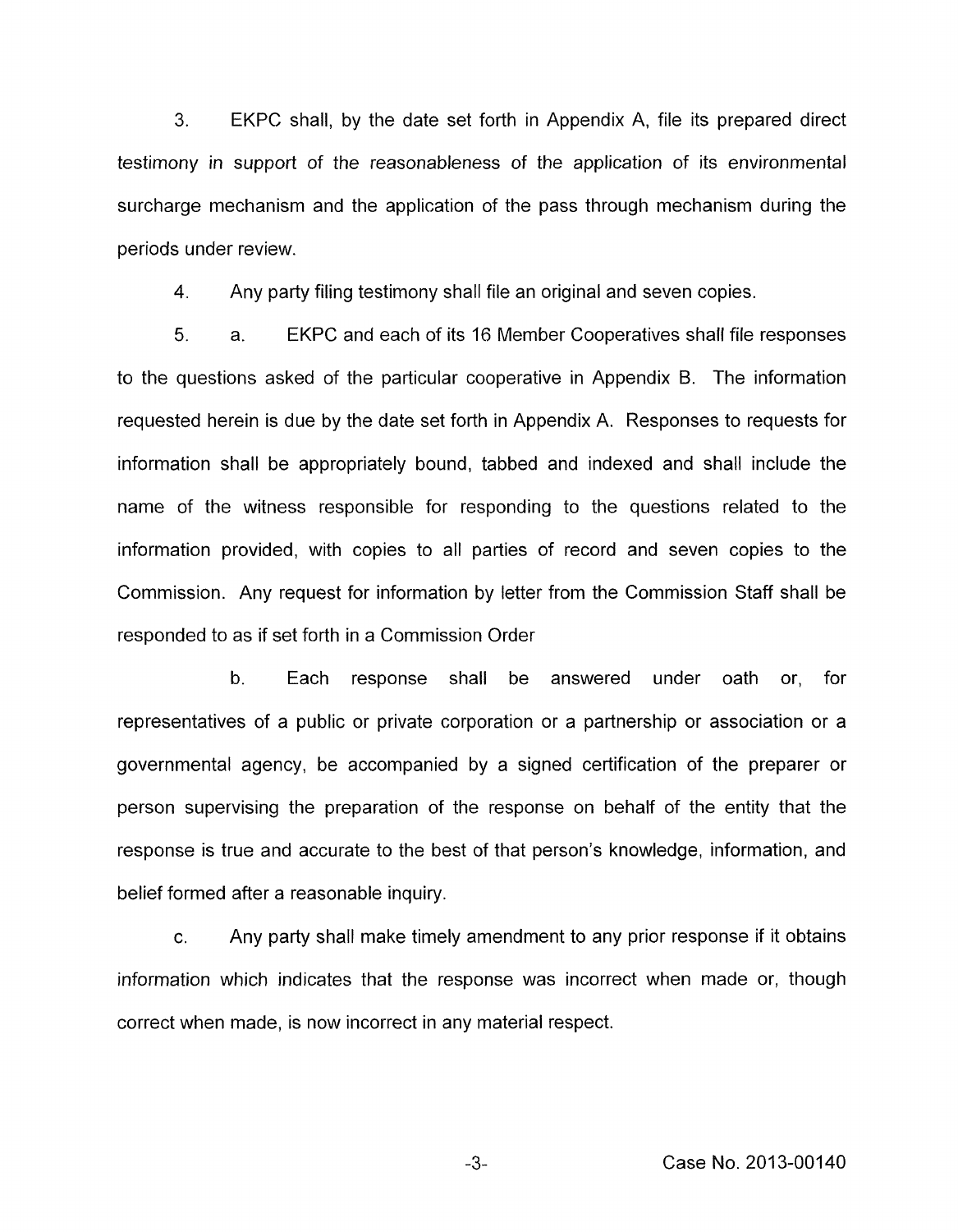d. For any request to which a party fails or refuses to furnish all or part of the requested information, that party shall provide a written explanation of the specific grounds for its failure to completely and precisely respond.

6. Within seven days of the Commission's granting intervention to a party, EKPC shall provide the party with a copy of its monthly environmental surcharge reports as filed with the Commission for the review period.

*7.* EKPC's monthly environmental surcharge reports and supporting data for the review period are hereby incorporated by reference into the record of this case.

8. The Commission does not look favorably upon motions for continuance. Accordingly, motions for extensions of time with respect to the schedule herein shall be made in writing and will be granted only upon a showing of good cause.

9. Nothing contained herein shall prevent the Commission from entering further Orders in this matter.

BY the Commission



ATTE Execotive Director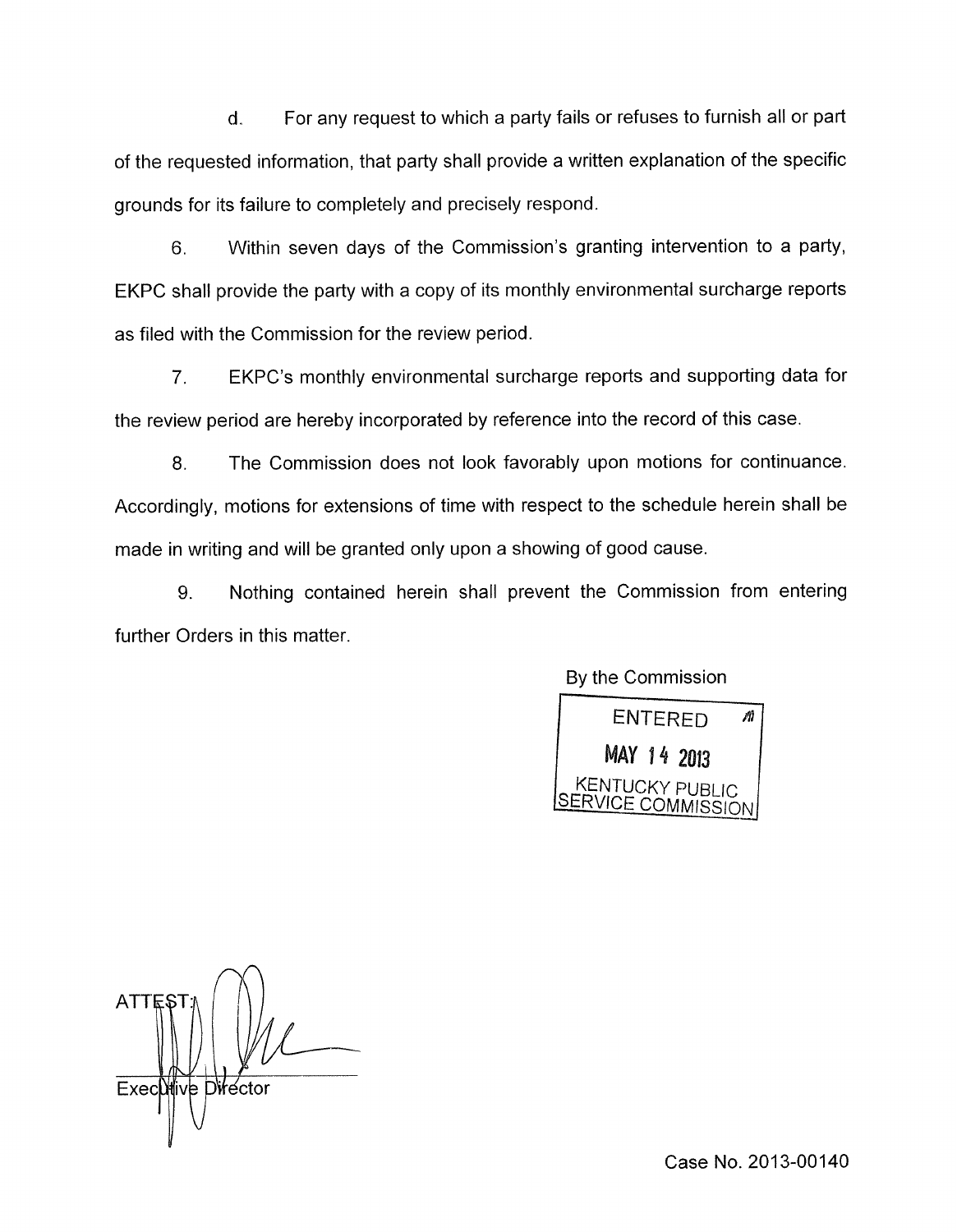## APPENDIX A

# APPENDIX TO AN ORDER OF THE KENTUCKY PUBLIC SERVICE COMMISSION IN CASE NO. 2013-00140 DATED MAY 1 4 2013

| EKPC shall file its prepared direct testimony and<br>responses to the information requested in Appendix B                   |  |
|-----------------------------------------------------------------------------------------------------------------------------|--|
| Each of the 16 Member Cooperatives shall file its<br>responses to the information requested in Appendix B                   |  |
| A person interested in becoming a party to this proceeding<br>shall file a motion to intervene with the Commission pursuant |  |
| All additional requests for information to EKPC and its                                                                     |  |
| <b>EKPC and its 16 Member Cooperatives</b><br>shall file responses to additional requests for                               |  |
| Intervenor testimony, if any, in verified prepared form                                                                     |  |
| All requests for information to Intervenors shall be                                                                        |  |
| Intervenors shall file responses to requests for                                                                            |  |
| Last day for EKPC and its 16 Member Cooperatives<br>or Intervenors to request a hearing or submit                           |  |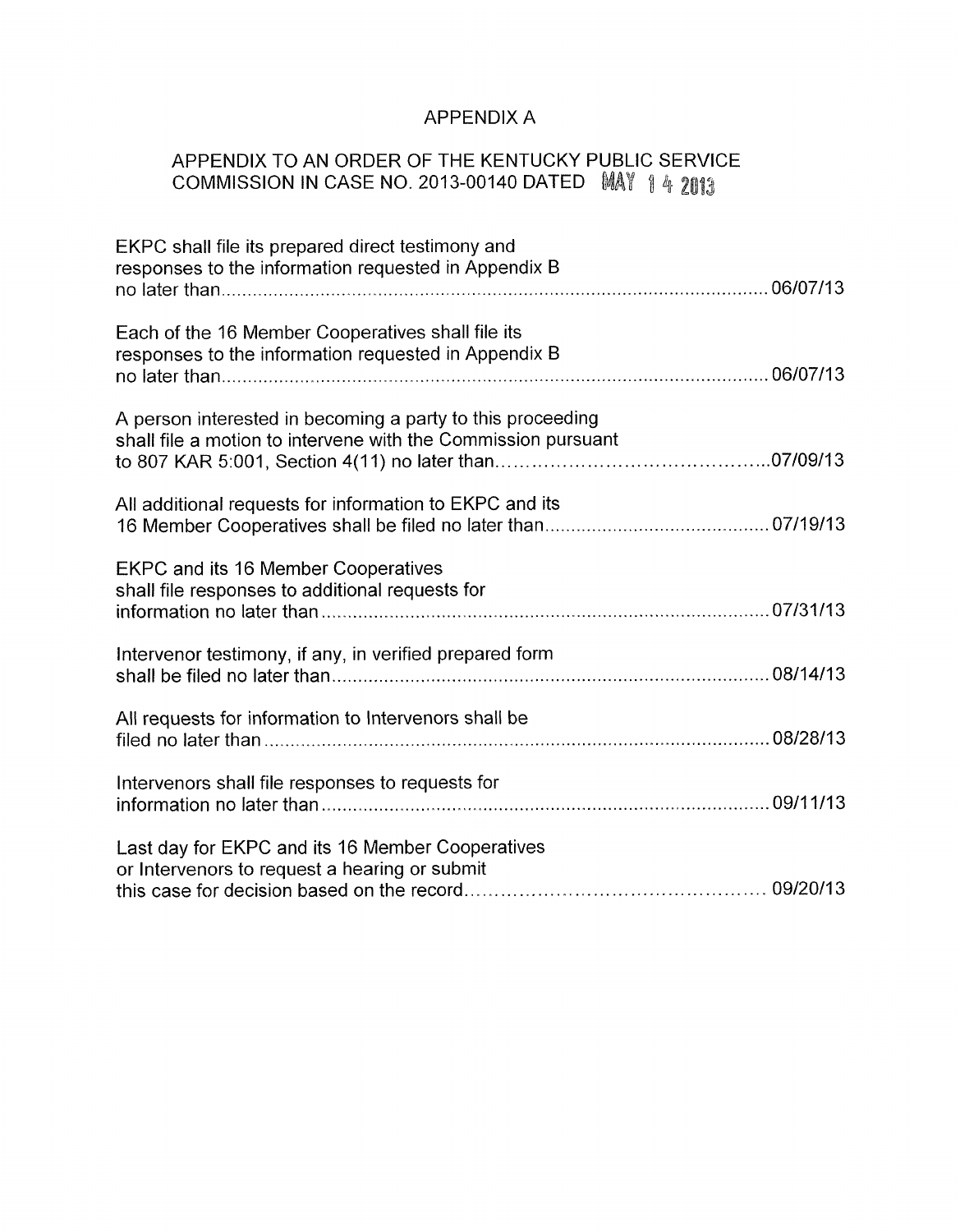### APPENDIX B

### APPENDIX TO AN ORDER OF THE KENTUCKY P COMMISSION IN CASE NO. 2013-00140 DATED

### COMMISSION STAFF'S FIRST REQUEST FOR INFORMATION TO EAST KENTUCKY POWER COOPERATIVE, INC. AND EACH OF ITS SIXTEEN MEMBER COOPERATIVES

1. This question is addressed to EKPC. Prepare a summary schedule showing the calculation of E(m) and the surcharge factor for the expense months covered by the applicable billing period. Form 1.1 can be used as a model for this summary. Include the expense months for the two expense months subsequent to the billing period in order to show the over- and under-recovery adjustments for the months included for the billing period. Include a calculation of any additional over- or under-recovery amount EKPC believes needs to be recognized for the six-month review. Include all supporting calculations and documentation for the additional over- or under-recovery.

2. This question is addressed to EKPC. For each of the 16 member distribution cooperatives, prepare a summary schedule showing the distribution cooperative's passthrough revenue requirement for the months corresponding with the six-month review. Include the two months subsequent to the billing period included in the applicable review period. Include a calculation of any additional over- or under-recovery amount the distribution cooperative believes needs to be recognized for the six-month review. Include all supporting calculations and documentation for the additional over- or underrecovery.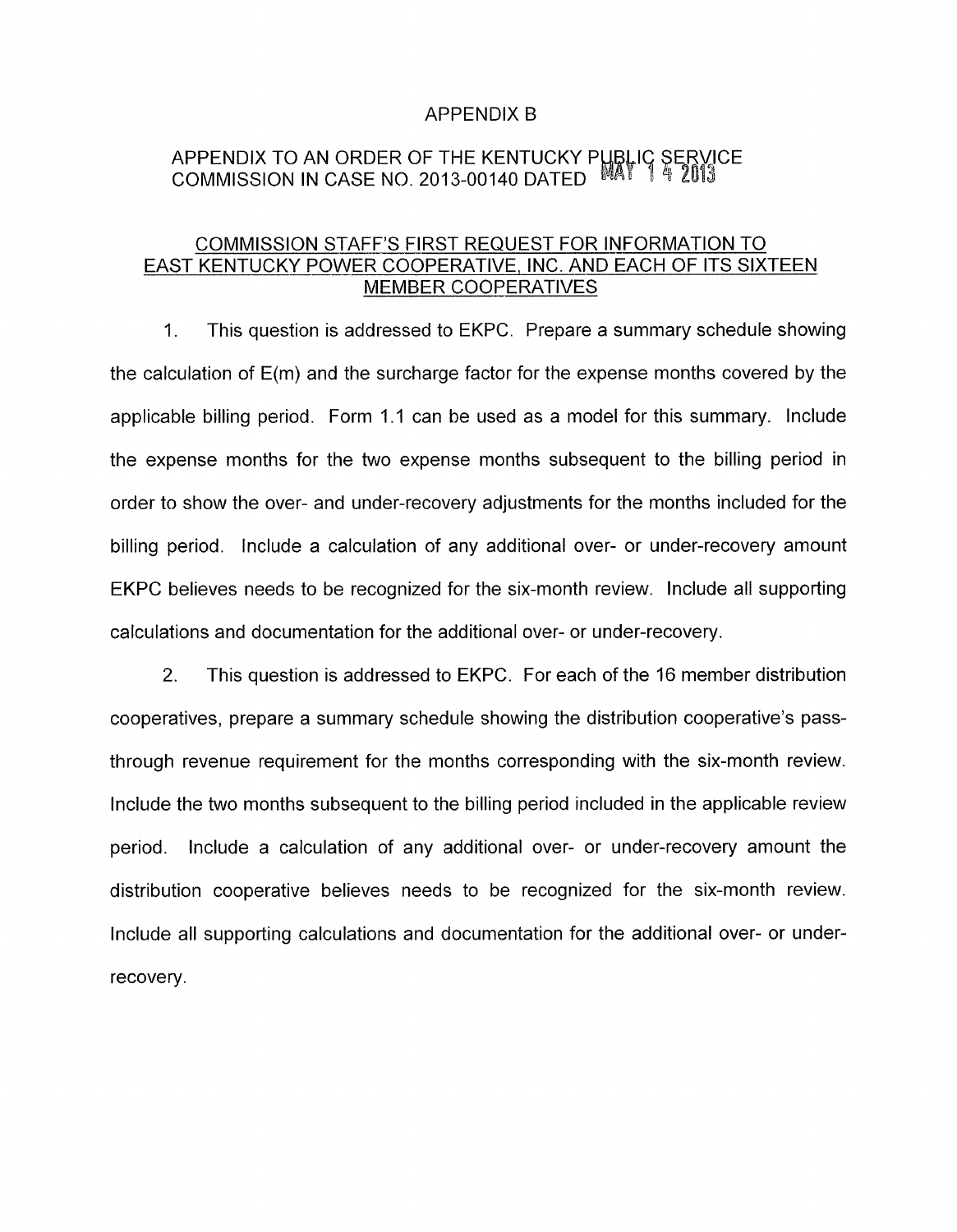3. This question is addressed to EKPC. Refer to Form 2.3, Inventory and Expense of Emission Allowances, for each of the expense months covered by the applicable billing period.

a. For the sulfur dioxide (" $SO<sub>2</sub>$ ") emission allowance inventory, explain the reason(s) for all purchases of allowances reported during these expense months.

b. For the nitrogen oxide ("NOx") emission allowance inventory, explain the reason(s) for all purchases of allowances reported during these expense months.

c. Explain how the purchases of allowances in the expense months covered by the applicable billing periods comply with EKPC's emissions allowance strategy plan.

4. This question is addressed to EKPC. Refer to Form 2.5, Operating and Maintenance Expenses, for each of the expense months covered by the applicable billing period. For each of the expense account numbers listed on this schedule, explain the reason(s) for any change in the expense levels from month to month if that change is greater than plus or minus 10 percent.

5. This question is addressed to EKPC. The Settlement Agreement approved in Case No. 2004-00321 provides that EKPC's rate of return on compliance-related capital expenditures will be updated to reflect current average debt cost at the conclusion of the surcharge review period. Provide the following information as of June 30, 2012:

a. The debt issuances directly related to projects in the approved compliance plan and corresponding outstanding balances of each debt issuance.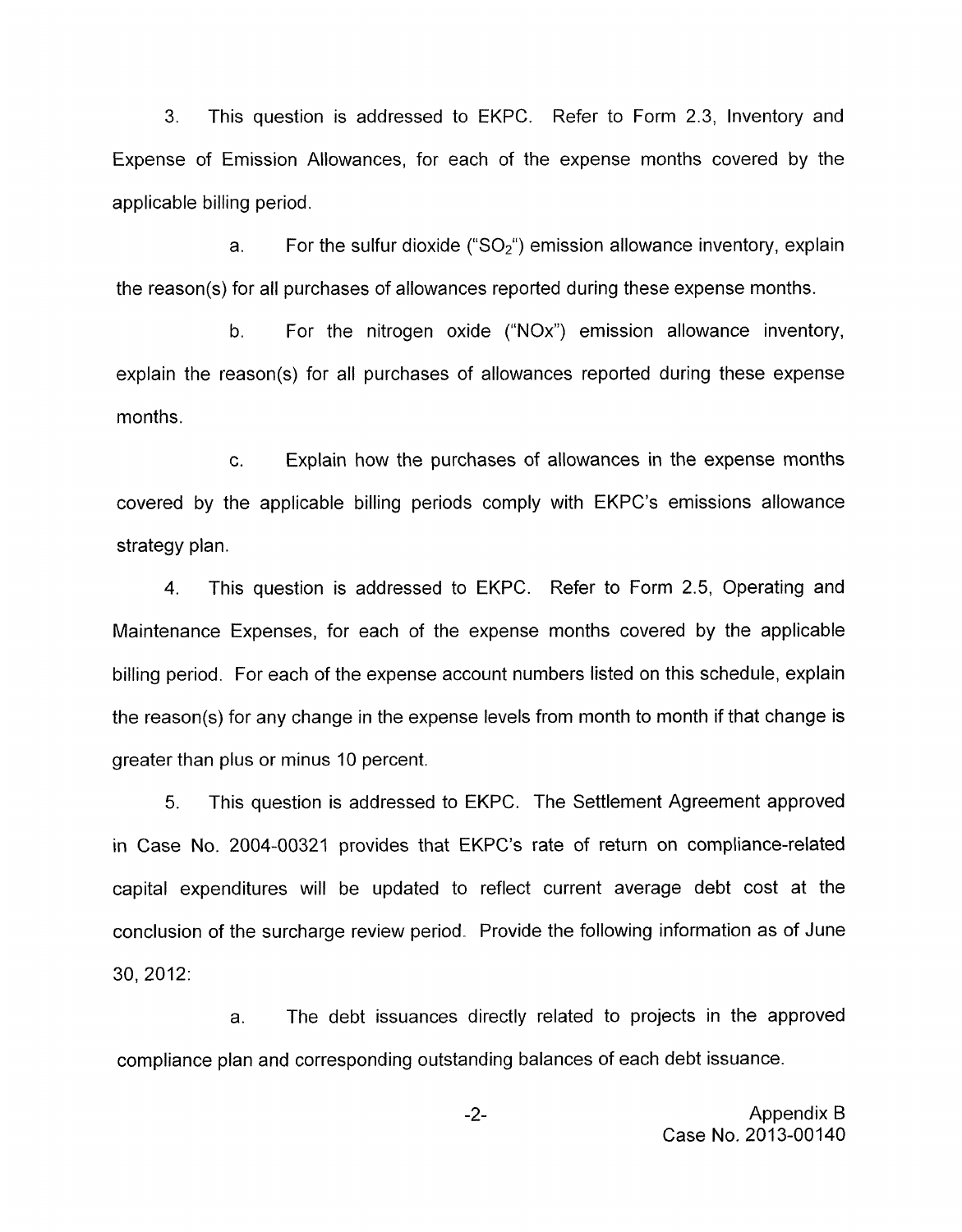b. The debt cost for each debt issuance directly related to the projects in the approved compliance plan.

c. EKPC's calculation of the weighted average debt cost and the rate of return resulting from multiplying the weighted average debt cost by a 1.50 Times Interest Earned Ratio ("TIER"). Include all supporting calculations showing how the weighted average debt cost was determined.

6. This question is addressed to EKPC. Provide the percentage of EKPC's debt issuances directly related to projects in the approved compliance plan that has a variable interest rate as of the June 2012 expense month.

7. This question is addressed to each of the 16 member distribution cooperatives. For your particular distribution cooperative, provide the actual average residential customer's monthly usage. Based on this usage amount, provide the dollar impact any over- or under-recovery will have on the average residential customer's monthly bill for the requested recovery period. Provide all supporting calculations.